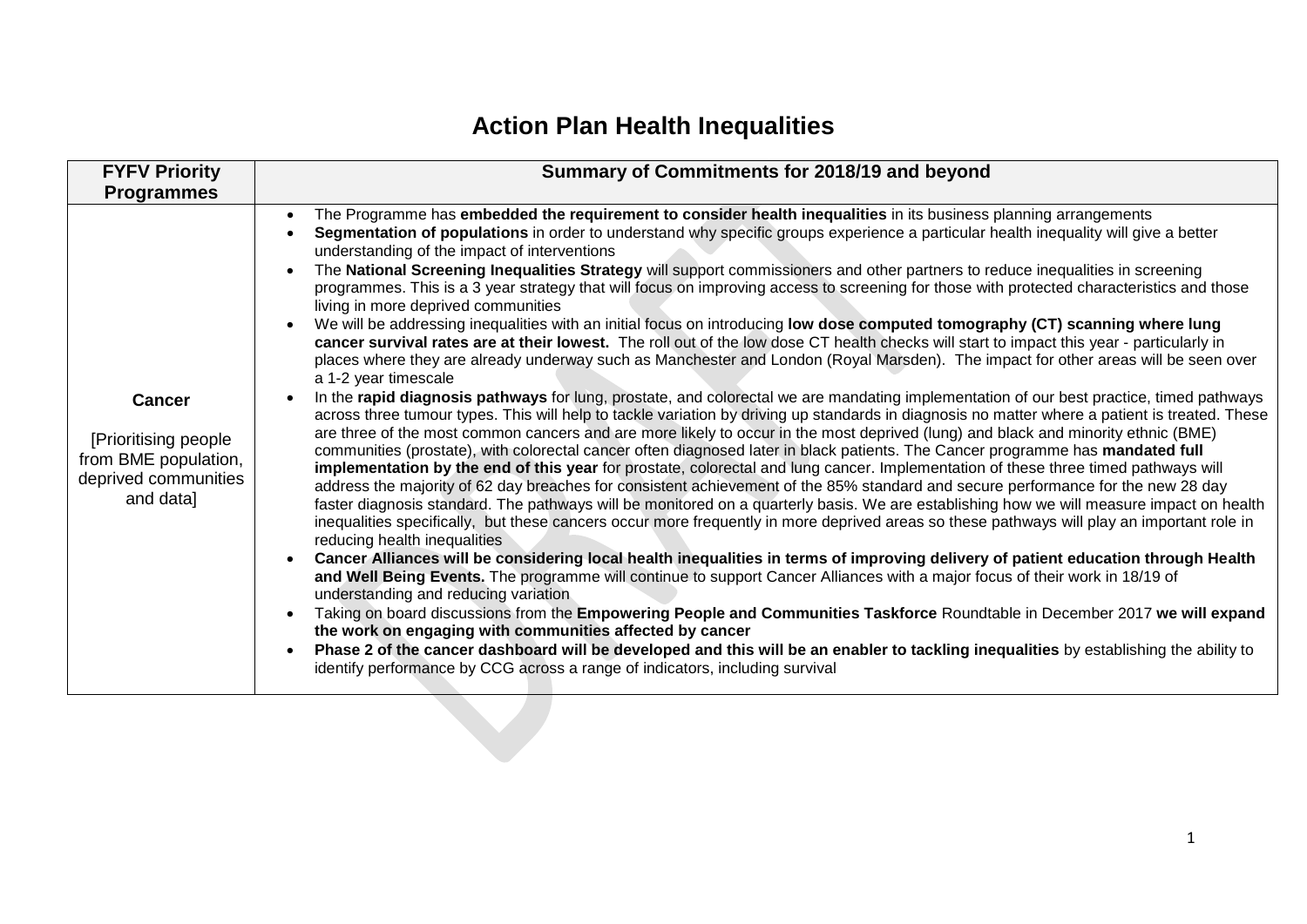| <b>Mental Health</b><br>[Prioritising people]<br>from BME population,<br>older people, young<br>children] | Three of the 2018/19 Programme Key Performance Indicators (KPIs) for the Mental Health programme have been designed to<br>$\bullet$<br>tackle health inequalities directly, such as improving access to care and outcomes for people with Severe Mental Illness (SMI), and<br>supporting people with SMI to gain and retain meaningful employment<br>To improve equality data by using survey data to undertake an internal analysis of equalities and health inequalities as the programme<br>develops to inform its future roll-out to 2021 and ensure that all KPIs can be broken down by the relevant demographic information and<br>that this becomes standard practice as data quality improves<br>Improve Access to Psychological Therapies (IAPT) for older people and BME group by monitoring the Older Adults and BME Quality<br>Premium over the next year to determine whether incentivising the health system will result in positive change for older people and BME<br><b>IAPT</b> service users<br>For Suicide Prevention allocate £5 million of transformation funding with majority to go to priority Sustainability & Transformation<br>$\bullet$<br>Partnership (STP) footprints that have either significantly higher suicide rates in middle-aged men (aged 45-49) or a high age-<br>standardised rate.<br>To reduce the premature mortality gap for people with Severe Mental Illness (SMI) to ensure that by 2020/21 280,000 such people<br>have their physical health needs met. This will be achieved by improving access to and the quality of, physical health checks and follow up<br>interventions for people with SMI. In practice this equates to ensuring that approximately 60% of people on the General Practice (GP) SMI<br>register receive a comprehensive physical health assessment and follow-up care, and support Public Health England's (PHE) delivery of<br>the 'preventing ill health by risky behaviours - alcohol and tobacco CQUIN' and DHSC tobacco strategy to support Mental Health<br>Trusts to become smoke free<br>In Secure Care, building on the work capturing narratives of black men in secure care, identifying events in their journey into secure<br>services and what would be helpful in supporting their recovery, NHS England will develop three strands of work:<br>A peer mentorship programme targeted specifically at black men<br>$\circ$<br>A BME specific advocacy project<br>$\circ$<br>A personal development and skills training programme, designed specifically to meet the needs of black men<br>Other initiatives include the launch targeted allocation programme to double the amount of access to Individual Placement Support<br>(IPS) by 2021, and building on the Trailblazer sites working with Young Minds children and young people participation programme, in<br>2018/19 focus on ideas and project to improve the Health and Justice Services and continue to report on the proportion of people detained<br>under the Mental Health Act who are BME via the NHS Five Year Forward View Mental Health Dashboard<br>Collaborate with the Equality and Human Rights Commission on a project on how behavioural insights could be used to increase IAPT<br>usage |
|-----------------------------------------------------------------------------------------------------------|------------------------------------------------------------------------------------------------------------------------------------------------------------------------------------------------------------------------------------------------------------------------------------------------------------------------------------------------------------------------------------------------------------------------------------------------------------------------------------------------------------------------------------------------------------------------------------------------------------------------------------------------------------------------------------------------------------------------------------------------------------------------------------------------------------------------------------------------------------------------------------------------------------------------------------------------------------------------------------------------------------------------------------------------------------------------------------------------------------------------------------------------------------------------------------------------------------------------------------------------------------------------------------------------------------------------------------------------------------------------------------------------------------------------------------------------------------------------------------------------------------------------------------------------------------------------------------------------------------------------------------------------------------------------------------------------------------------------------------------------------------------------------------------------------------------------------------------------------------------------------------------------------------------------------------------------------------------------------------------------------------------------------------------------------------------------------------------------------------------------------------------------------------------------------------------------------------------------------------------------------------------------------------------------------------------------------------------------------------------------------------------------------------------------------------------------------------------------------------------------------------------------------------------------------------------------------------------------------------------------------------------------------------------------------------------------------------------------------------------------------------------------------------------------------------------------------------------------------------------------------------------------------------------------------------------------------------------------------------------------------------------------------------------------------------------------------------------------------------------------------------------------------------------------------------------------------------------------------------------------------------|
|                                                                                                           | • Scope the development of a patients and carers race equality standard (PCRES)                                                                                                                                                                                                                                                                                                                                                                                                                                                                                                                                                                                                                                                                                                                                                                                                                                                                                                                                                                                                                                                                                                                                                                                                                                                                                                                                                                                                                                                                                                                                                                                                                                                                                                                                                                                                                                                                                                                                                                                                                                                                                                                                                                                                                                                                                                                                                                                                                                                                                                                                                                                                                                                                                                                                                                                                                                                                                                                                                                                                                                                                                                                                                                            |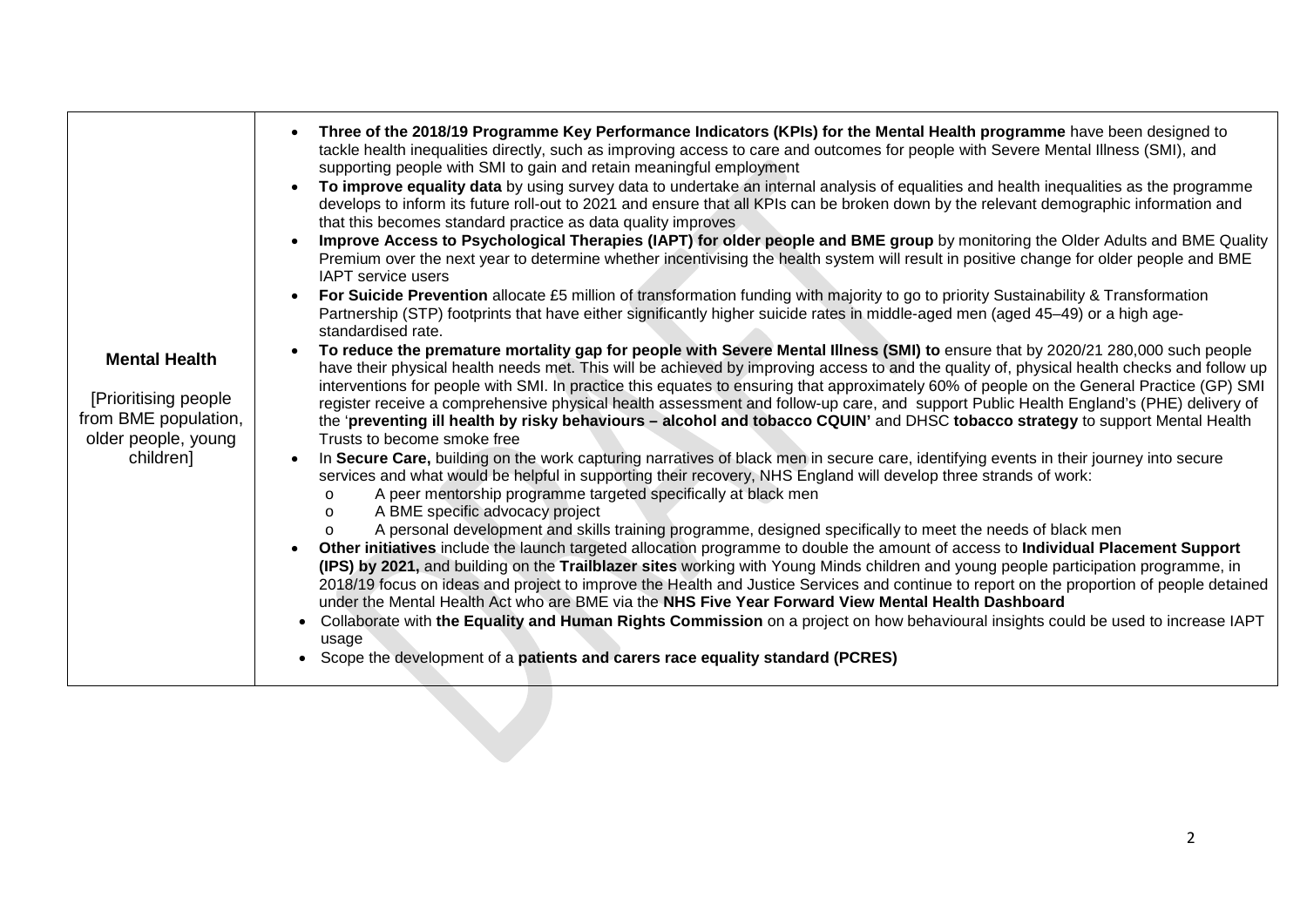| <b>Primary Care</b><br>[Prioritising workforce,<br>ethnic minorities,<br>learning disabilities,<br>children and risk<br>stratification]                                   | Improve access to general practice services by continuing to monitor assurance against the Equality and Health Inequalities<br>$\bullet$<br>Analysis (EHIA) for the improving access to general practice through the GP Forward View (GPFV) Monitoring Survey<br>For the workforce<br>$\bullet$<br>Target international recruitment for under-doctored areas in areas of deprivation<br>$\circ$<br>Increase numbers of GP trainees in hard to recruit areas, which include high areas of deprivation, through the Targeted<br>$\circ$<br><b>Enhanced Recruitment Scheme (TERS)</b><br>To help retain GPs in the workforce launch the Retention Fund which will include a requirement that all initiatives established are<br>$\circ$<br>subject to equality/health inequalities screening<br>Support STPs/Integrated Care Systems (ICS) in developing the workforce plans for primary care workforce trajectories and<br>$\circ$<br>monitor progress at a regional level<br>• In Primary Care Commissioning<br>Produce guidance for commissioners on Interpreting and Translation services. This guidance will support commissioners and<br>$\circ$<br>providers of services to improve access to and quality of interpreting and translation services<br>For asylum seekers Support CCGs to develop health services to rapidly asses health needs for these patients prior to dispersal<br>$\circ$<br>and settlement across the UK<br>In optometry examine the case for improving access to sight tests for people with learning disabilities, and if proven, identify<br>$\circ$<br>opportunities to design and implement new services/Pathways, or extend existing facilities<br>In dental review the pilot sites working on the Starting Well: A Smile4Life Initiative. This programme of dental practice-based<br>$\circ$<br>initiatives aims to reduce oral health inequalities and improve oral health in children under the age of five years<br>Primary Care Networks will assess population needs and design services based on segmentation and risk stratification, which will<br>$\circ$<br>include identifying and addressing health inequalities |
|---------------------------------------------------------------------------------------------------------------------------------------------------------------------------|----------------------------------------------------------------------------------------------------------------------------------------------------------------------------------------------------------------------------------------------------------------------------------------------------------------------------------------------------------------------------------------------------------------------------------------------------------------------------------------------------------------------------------------------------------------------------------------------------------------------------------------------------------------------------------------------------------------------------------------------------------------------------------------------------------------------------------------------------------------------------------------------------------------------------------------------------------------------------------------------------------------------------------------------------------------------------------------------------------------------------------------------------------------------------------------------------------------------------------------------------------------------------------------------------------------------------------------------------------------------------------------------------------------------------------------------------------------------------------------------------------------------------------------------------------------------------------------------------------------------------------------------------------------------------------------------------------------------------------------------------------------------------------------------------------------------------------------------------------------------------------------------------------------------------------------------------------------------------------------------------------------------------------------------------------------------------------------------------------------------------------------------------------------|
| <b>Learning Disabilities</b><br>(relating to<br>mortality)<br>[Prioritising annual<br>health checks, GP<br>registers, mortality,<br>people from BME<br>communities, data] | • Annual Health Checks help to reduce recognised health inequalities as well as having patients' reasonably adjusted care needs<br>communicated more effectively to other NHS partners. NHS England's ambition is for 75% of people on GP Learning Disability<br>Registers to have an Annual Health Check (AHC) by March 2020. This is one step towards meeting our ambition of reaching 100% of<br>people on GP LD Registers to have an Annual Health Check<br>To meet the commitment to increasing the number of people on GP Learning Disability (LD) Registers by 10% year on year, we will<br>continue to work in partnership with Voluntary Organisations Disability (VODG) & National Development Team for Inclusion (NDTI) to<br>support and promote the work of Annual Health Checks and GP registers, to make accessible videos and media for people with a<br>learning disability by people with a learning disability<br>Continue to work with a range of family carer organisations including Contact, Include me too (a BME group), Mencap and Bringing us<br>$\bullet$<br>together and others on listening to, acting on and informing families<br>• The Learning Disabilities Premature Mortality Review Programme needs to accelerate in 2018/19 as it is rolled-out so as to<br>systematically review and learn from deaths of patients with learning disabilities<br>• The National Quality Boards' 'Learning from Deaths' set out that from April 2017 Trusts must publish information on all deaths using<br>the SCJR or equivalent process which would align with Learning Disability Mortality Review Programme (LeDeR). They will be<br>underpinned by the NHS standard contract from April 2018 and are a clearly described deliverable in the 18/19 planning guidance                                                                                                                                                                                                                                                                                                                                                                |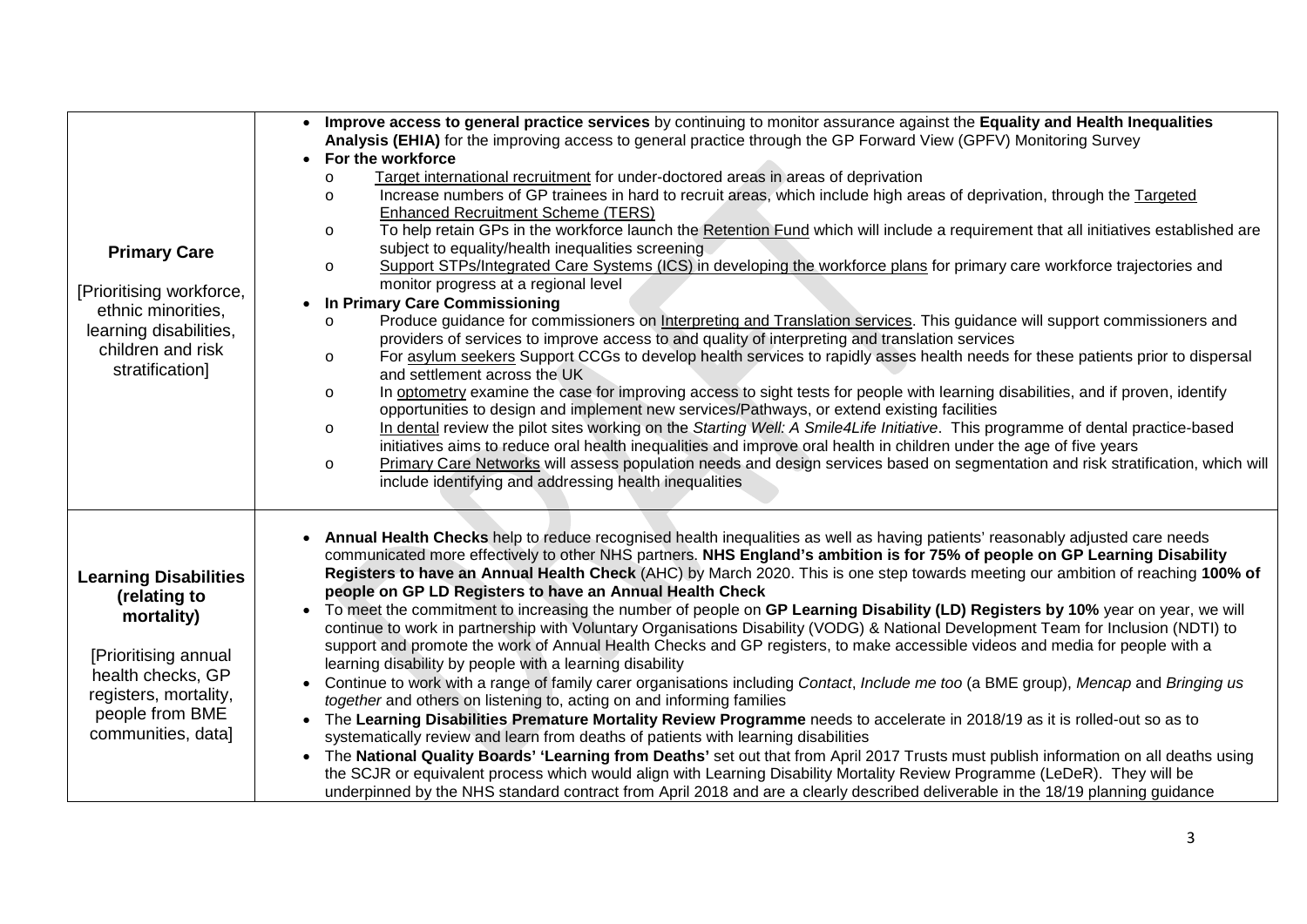|                                                                                                     | • Working with the Right Care Programme produce better pathways of care tailored to the needs of people with learning disability. For<br>example the reasonable adjustments pathway for diabetes care and the pathway for dysphagia, pathways on epilepsy, sepsis and<br>respiratory conditions are due to be published over the course of the next financial year<br>• NHS England's Learning Disability programme utilises intelligence drawn for the Mortality Reviews and in partnership with Public<br>Health England's Learning Disability Health Observatory to identify health inequalities and variation in health needs of the population<br>of people with a learning disability. This includes use of anonymised information from GP practices across the country via the GP<br>Extraction Service (GPES). This data draws from GP held patient information and compares salient health conditions experienced by<br>people with a learning disability with those in the general population<br>• We have also commenced a "learning into action" group which seeks to better communicate, signpost and develop best practice<br>interventions across health and social care. This work will be focussed on high impact pieces of work to address the main<br>identified causes of mortality identified via premature mortality programmes, ie Specific work on learning disabilities and sepsis,<br>pneumonia, constipation, epilepsy and application of reasonable adjustments                                                                                                                                                                                                                                                                                                                                   |
|-----------------------------------------------------------------------------------------------------|-------------------------------------------------------------------------------------------------------------------------------------------------------------------------------------------------------------------------------------------------------------------------------------------------------------------------------------------------------------------------------------------------------------------------------------------------------------------------------------------------------------------------------------------------------------------------------------------------------------------------------------------------------------------------------------------------------------------------------------------------------------------------------------------------------------------------------------------------------------------------------------------------------------------------------------------------------------------------------------------------------------------------------------------------------------------------------------------------------------------------------------------------------------------------------------------------------------------------------------------------------------------------------------------------------------------------------------------------------------------------------------------------------------------------------------------------------------------------------------------------------------------------------------------------------------------------------------------------------------------------------------------------------------------------------------------------------------------------------------------------------------------------------------------------------------------------------|
| <b>Diabetes</b>                                                                                     | Between 2018/19 and 2019/20 we expect around 300,000 people to take up the NHS Diabetes Prevention Programme. Providers of the                                                                                                                                                                                                                                                                                                                                                                                                                                                                                                                                                                                                                                                                                                                                                                                                                                                                                                                                                                                                                                                                                                                                                                                                                                                                                                                                                                                                                                                                                                                                                                                                                                                                                                |
| [Prioritising diabetes<br>prevention for BME<br>communities]                                        | this programme will to work with local health services to tailor delivery towards the needs of high risk groups, including people from BME<br>groups in local communities and to actively market the programme to BME communities. By targeting the programme we expect to deliver<br>the programme to around 64,000 people from BME backgrounds in year, an estimated 26% higher than the figure that would be achieved<br>if the numbers attending were representative of the population                                                                                                                                                                                                                                                                                                                                                                                                                                                                                                                                                                                                                                                                                                                                                                                                                                                                                                                                                                                                                                                                                                                                                                                                                                                                                                                                    |
| <b>Maternity</b><br>[Prioritising stillbirths]<br>and neonatal death in<br>deprived<br>communities] | The Maternity Transformation Programme aims to make maternity care safer and more personalised. The programme includes a number<br>of activities designed to help reduce the stillbirth and neonatal death rate by 20% by 2021, including implementing the Saving babies'<br>Lives care bundle, rolling out continuity of carer, improved learning when avoidable stillbirths and neonatal deaths occur, and<br>NHS Improvement's Maternity and Neonatal Health Safety Improvement Collaborative<br>Local Maternity Systems (which bring commissioners, providers and service users together across Sustainability and Transformation<br>Partnership footprints) have also developed local plans to reduce stillbirths and neonatal deaths including ways to address inequalities.<br>Element 1 of the care bundle includes measures to reduce rates of maternal smoking, which is known to correlate with deprivation.<br>We are actively working with Local Maternity Systems to focus initial roll-out of continuity of care on women at highest risk. The<br>requirement outlined in Refreshing NHS Plans is for 2018/19 for 20% of women will be placed on continuity pathways at booking<br>from March 2019<br>By reducing stillbirths and neonatal deaths by a uniform 20% across all deprivation quintiles, this will lead to a reduction in the<br>inequality gap (for example, the stillbirth rate in the most deprived areas would be 4.6 and in the least deprived 2.7).<br>The Maternity Transformation Programme will continue to monitor the stillbirth and neonatal death rate by level of deprivation, in order<br>to understand the impact of the programme on reducing inequalities<br>An upcoming evaluation of the Saving Babies Lives care bundle will demonstrate associations with social deprivation |
|                                                                                                     |                                                                                                                                                                                                                                                                                                                                                                                                                                                                                                                                                                                                                                                                                                                                                                                                                                                                                                                                                                                                                                                                                                                                                                                                                                                                                                                                                                                                                                                                                                                                                                                                                                                                                                                                                                                                                               |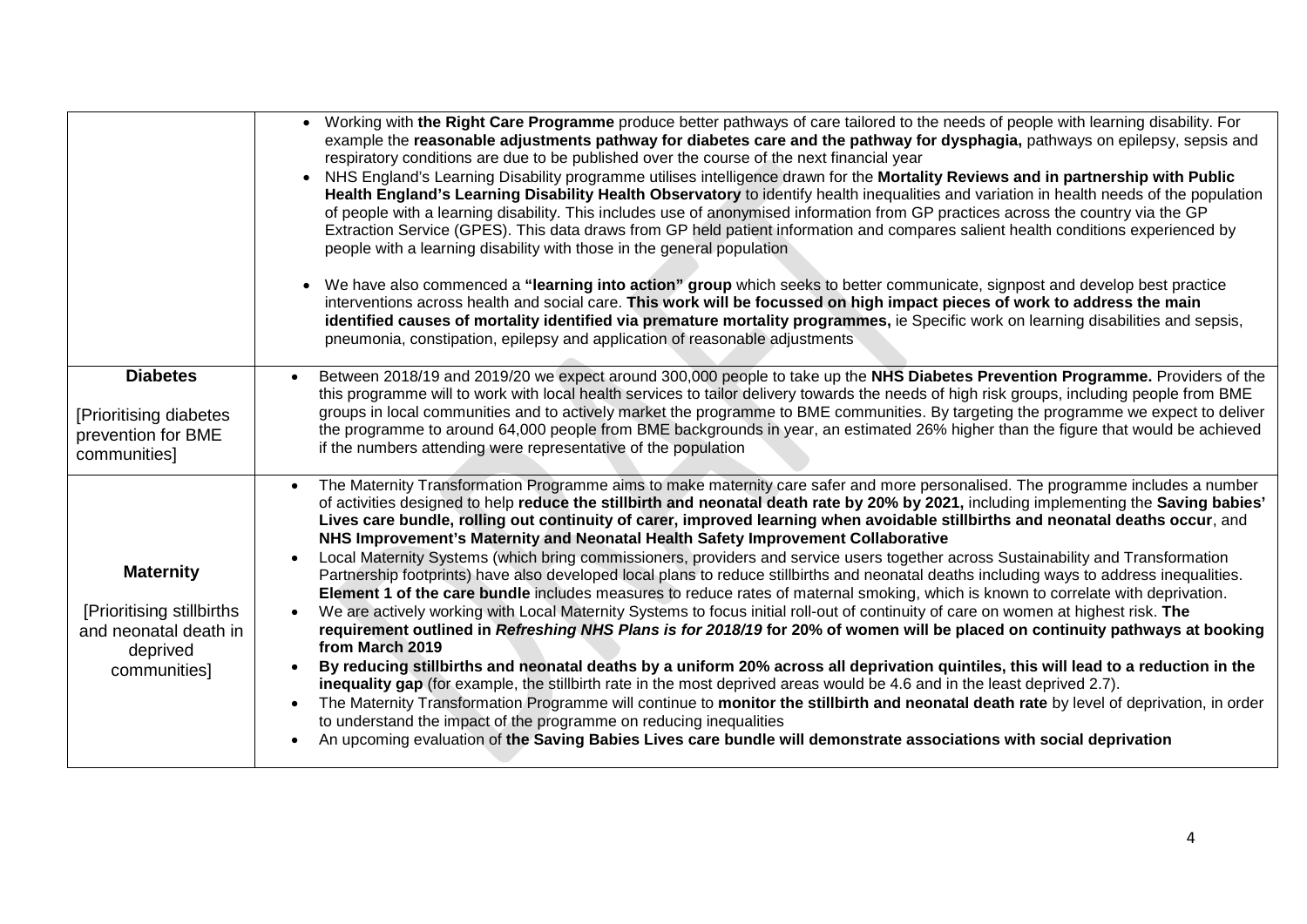|                        | NHS England's Personalised Care Programme, as part of its comprehensive personalised care model, supports the implementation of                                                                                                                                                           |
|------------------------|-------------------------------------------------------------------------------------------------------------------------------------------------------------------------------------------------------------------------------------------------------------------------------------------|
|                        | a range of evidence based approaches which will reduce inequality, in particular integrated personal commissioning (IPC), personal health                                                                                                                                                 |
|                        | budgets (PHBs), health literacy, patient activation and social prescribing                                                                                                                                                                                                                |
|                        | In the integrated Personal Commissioning and Personal Health Budgets programme we will:                                                                                                                                                                                                   |
|                        | Improve metrics and data collection by building on formal data collection on PHBs and the data collected as part of the                                                                                                                                                                   |
|                        | Personalised Care Demonstrator sites. In 2018/19 we will continue to work with demonstrator sites to develop and test other                                                                                                                                                               |
|                        | measures that could be included in formal data collection including: Shared decision making in general practice; Social                                                                                                                                                                   |
|                        | prescribing; Personalised care and support plans; Personal Wheelchair Budgets; Personal Maternity Budgets                                                                                                                                                                                 |
|                        | Continue to meet the 40,000 PHB target set out for 2018/19 - Both personal health budgets and IPC are an increasing priority                                                                                                                                                              |
|                        | for the NHS and the Next Steps on the Five Year Forward View includes the ambition that at least 300,000 people benefit from                                                                                                                                                              |
|                        | IPC and 40,000 people will have a personal health budget in 2018-19, including in the best STP geographies                                                                                                                                                                                |
|                        | The NHS Mandate sets an expectation that 50,000-100,000 people should benefit from a personal health budget by March 2021.                                                                                                                                                                |
|                        | NHS Digital does not currently collect demographic data. In 2018/19 we will be reviewing the PHB data collection with them.                                                                                                                                                               |
| <b>Personalisation</b> | In Health Literacy we will continue to work on a national Collaborative on health literacy. Members include leading health ALBs as well                                                                                                                                                   |
|                        | as the Department for Education; and a joint Health Education England, PHE and NHS England health literacy toolkit has been                                                                                                                                                               |
| [Prioritising data,    | published, which will be rolled out in 2018/19                                                                                                                                                                                                                                            |
| disadvantaged          | In Patient Activation evidence confirms the recognition that people in disadvantaged groups are likely to have lower levels of activation                                                                                                                                                 |
| groups, segmentation]  | and poorer health. The evidence also demonstrates that people at the lowest levels of confidence benefit the most from personalised                                                                                                                                                       |
|                        | care, which can reduce health inequalities. NHS England signed a five year licence agreement to use the Patient Activation Measure<br>(PAM <sup>®</sup> ), a licenced tool that measures a person's knowledge, skills and confidence in managing their own health and wellbeing. To date, |
|                        | 750,000 PAM licences have been used in over 100 sites across England. NHS England receives a report from the company that                                                                                                                                                                 |
|                        | holds the licences on the number of licences used by each CCG, but not demographic data. The PAM <sup>®</sup> tool will be used to segment a                                                                                                                                              |
|                        | local population so that people with lower levels of activation can be identified and offered approaches such as self-management                                                                                                                                                          |
|                        | education, health coaching and social prescribing to increase their knowledge skills and confidence to manage their health                                                                                                                                                                |
|                        | In Social Prescribing NHS England is currently baselining CCGs' existing investment in social prescribing connector schemes with the                                                                                                                                                      |
|                        | aim of supporting CCG areas without connector schemes. NHS England is encouraging every CCG and local authority to co-commission                                                                                                                                                          |
|                        | a social prescribing connector scheme (in the VCSE sector) for their area. In 2018/19 NHS England will be working with NHS Digital                                                                                                                                                        |
|                        | and a wide range of stakeholders to co-produce a Common Outcomes Framework to measure the impact of social prescribing.                                                                                                                                                                   |
|                        | National guidance will be published in 2018. This Framework will help local areas consistently measure the impact of social                                                                                                                                                               |
|                        | prescribing on the person, on the health and care system and on community groups receiving referrals. NHS England will also be working                                                                                                                                                    |
|                        | with the Personalised Care Demonstrator sites to develop and test a formal data collection for social prescribing                                                                                                                                                                         |
|                        |                                                                                                                                                                                                                                                                                           |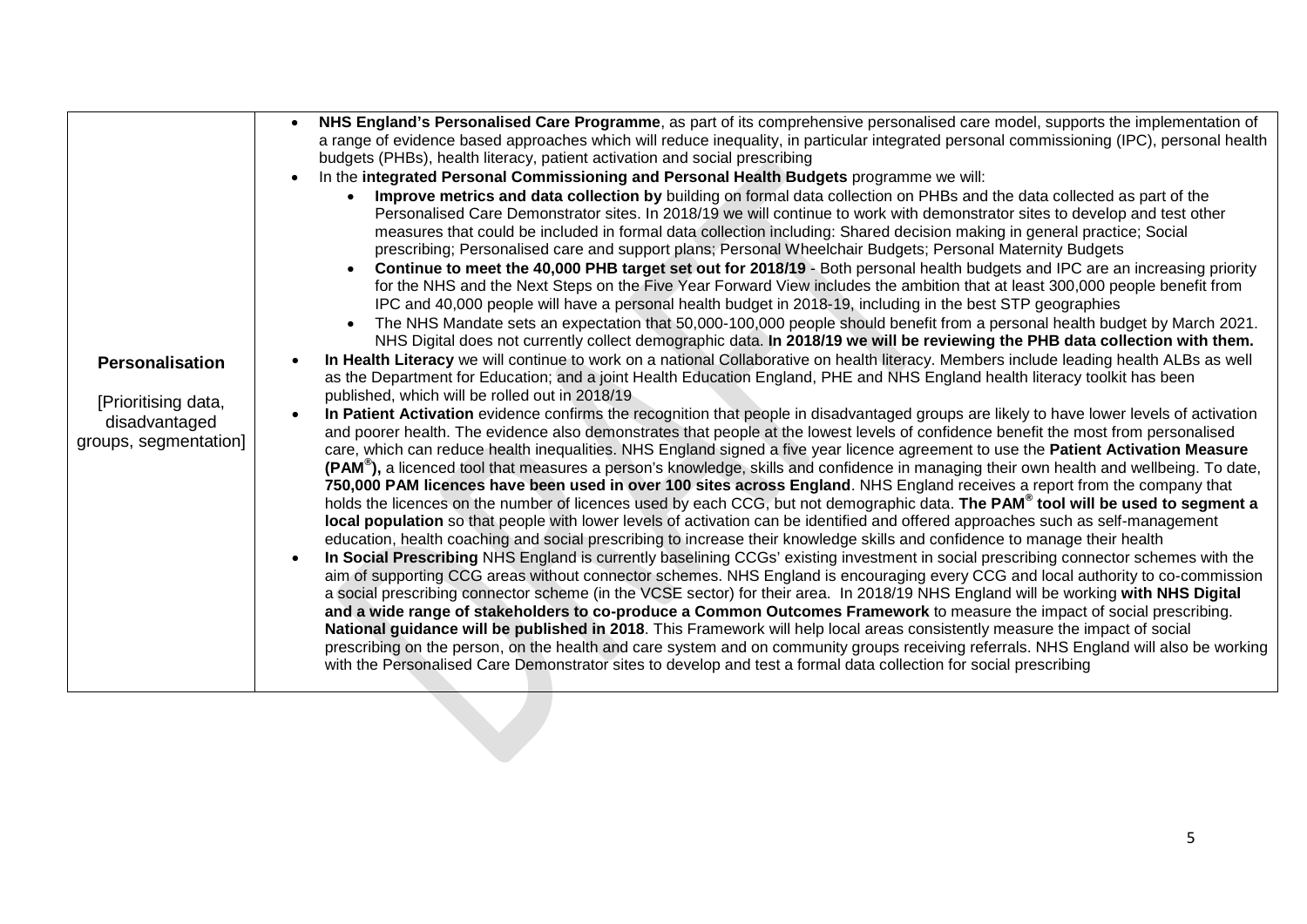| <b>Older People</b><br>[Prioritising data,<br>older people]                                                                                                                                            | The 2017/18 GMS General Practice contract introduced routine frailty identification in primary care and made the NHS in England the<br>first national health system to introduce routine frailty identification. The contract targets interventions at people living with severe frailty<br>(around 3% of over 65s) and encourages switching on additional information in the summary care record for those living with moderate<br>and severe frailty (around 15% of over 65s). At the end of quarter 3 (latest available data), over 2.3m people had had a frailty<br>assessment, resulting in 865k people identified living with moderate and severe frailty and over 150k medications reviews, 71k falls<br>assessments and 91k patients consented to sharing additional information in the summary care record<br>To support this, NHS England will review full year data from the GMS contract and is currently working with the Kent Integrated<br>Dataset to better understand the impact of deprivation and other factors on frailty. This will inform future work by NHS England and their<br>partner on frailty, which currently includes: a frailty core capabilities framework (June 2018), development and testing of a frailty<br>currency (summer 2018), a frailty Right Care Frailty pathway and data pack (summer 2018)<br>Our approach to supporting all older people to age well is population and needs based. It requires no other characteristics than<br>deficits in health and a notional 65 and above age cut off (so required by the design of Electronic Frailty Index (eFI) to identify people at<br>risk. As a result it is well centred on reducing inequalities and expected to align well to other approaches which focus on<br>proactively addressing the wider determinants of poor health outcomes                                                                                                                                                                                                                                                                                                                                                                                                                                                                                                                                                                                                                                                                                                                                                                                                                                                                                                                                                                                                                                                                                        |
|--------------------------------------------------------------------------------------------------------------------------------------------------------------------------------------------------------|-------------------------------------------------------------------------------------------------------------------------------------------------------------------------------------------------------------------------------------------------------------------------------------------------------------------------------------------------------------------------------------------------------------------------------------------------------------------------------------------------------------------------------------------------------------------------------------------------------------------------------------------------------------------------------------------------------------------------------------------------------------------------------------------------------------------------------------------------------------------------------------------------------------------------------------------------------------------------------------------------------------------------------------------------------------------------------------------------------------------------------------------------------------------------------------------------------------------------------------------------------------------------------------------------------------------------------------------------------------------------------------------------------------------------------------------------------------------------------------------------------------------------------------------------------------------------------------------------------------------------------------------------------------------------------------------------------------------------------------------------------------------------------------------------------------------------------------------------------------------------------------------------------------------------------------------------------------------------------------------------------------------------------------------------------------------------------------------------------------------------------------------------------------------------------------------------------------------------------------------------------------------------------------------------------------------------------------------------------------------------------------------------------------------------------------------------------------------------------------------------------------------------------------------------------------------------------------------------------------------------------------------------------------------------------------------------------------------------------------------------------------------------------------------------------------------------------------------------------------------------------------------------------------------------------|
| <b>Children and Young</b><br><b>People (including)</b><br><b>Infant Mortality)</b><br>[Prioritising data<br>capture and analysis,<br>use of audits and<br>clinical areas such as<br>asthma and cancer] | In order to have an impact on child mortality, a deeper understanding of trends, modifiable factors, and potential changes/learning for<br>clinicians is needed. There is a need for more granular data on mortality rates and associated factors. NHS England has, therefore,<br>commissioned a National Child Mortality Database with potential to be the most comprehensive Database in Europe, gathering not only<br>socioeconomic and health factors but also "active" learning through the capture of modifiable factors. This commissioned database will<br>form the bedrock of future work and will aim to steer targeted work in, for example specific patient populations<br>Development commenced in 2018. The Database is being developed by the University of Bristol and will be fully operational in 2020.<br>The new Child Death Review Guidance will provide a more rigorous process that better enables learning on a national scale. A new<br>proposed infrastructure requires independent review panels to take place following local individual based reviews by staff involved. This is<br>due to be published in Summer 2018 with implementation strategies taking place over following months.<br>NHS England's Child Digital Health Strategy emphasises the importance of early intervention and integration across care settings. To<br>enable this, an online health record for parents, carers, and young people themselves, with an electronic Personal Child Health Record<br>(ePCHR) will be available in England from April 2018<br>The Royal College of Paediatrics and Child Health (RCPCH) supported by NHS England, NHS Improvement and other experts are looking<br>to reduce variability in the recognition and response to deterioration in children and young people across the whole NHS. This will include<br>reviewing early warning systems for children and follows targeted work on spotting sepsis in CYP. A group of representatives first met in<br>March 2018 and aims to achieve a number of quality improvement initiatives across the paediatric care pathways or wherever very<br>sick children present in the NHS – such as acute services, primary care, 111 services etc. Work in this area is needed to ensure the NHS<br>works better for children: services are joined up; using a common terminology; with appropriate and increased access to child health<br>knowledge<br>The National Clinical Audits are looking at epilepsy (Epilepsy 12) and diabetes (National Paediatric Diabetes Audit). The National<br>Paediatrics Diabetes Audit (NPDA) has shown significant improvements in diabetes care for children, with 27% of children now achieving<br>excellent control in 2015/16 up from 17% in 2013/14, and poor care down from 24% to 18% over the same period)<br>Other programmes of work include the following reviews:<br>o Neonatal Critical Care |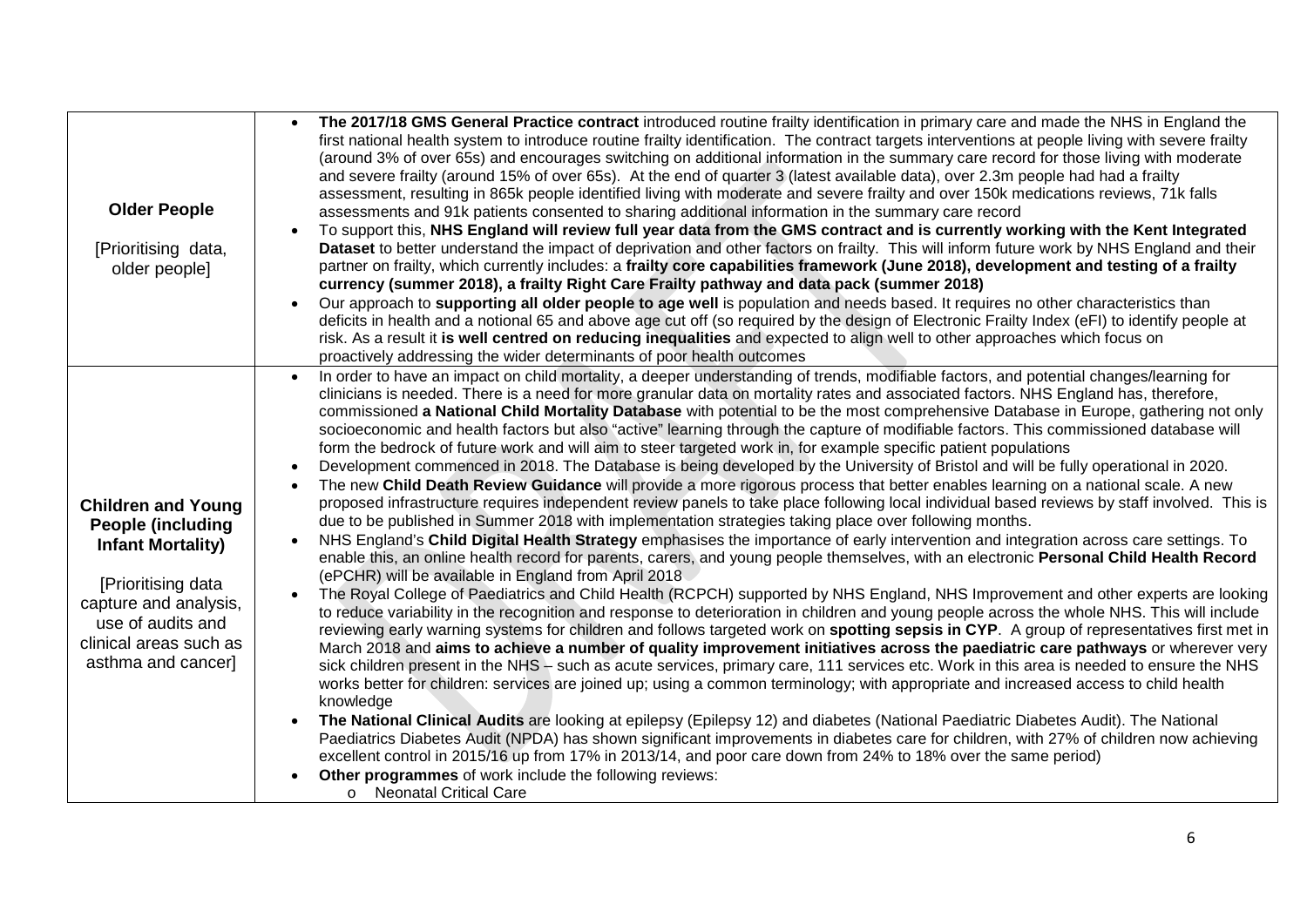|                                                                                                                                                               | Paediatric Intensive Care and Paediatric Surgery Review<br>$\circ$<br><b>Congenital Paediatric Cardiac Surgery Review</b><br>$\circ$<br>In terms of NHS children's services, there are a number of further opportunities to explore in the near future. Long-term conditions such<br>as asthma, epilepsy, diabetes, and transition to adult services present particular challenges. This is an area of work we will explore in<br>more depth in the coming year<br>The Children, Teenage and Young Adult Cancer Work Programme seeks to improve survival, improve patient and family<br>$\bullet$<br>experience, and ensure equity of access to care. NCEPOD Study underway to investigate mortality post cancer treatment and identify<br>modifiable factors and the Children and Young People's Mental Health Programme includes a commitment that by 2020/21 70,000<br>more CYP a year will access community MH services, implementing an eating disorder access and waiting time standard and reforming<br>inpatient care including reducing distances travelled for treatment                                                                                                                                                                                                                                                                                                                                                                                                                                                                                                                                                                                                                                                                                                                                                                                                                                                                                                                                                                                                                                                                |
|---------------------------------------------------------------------------------------------------------------------------------------------------------------|---------------------------------------------------------------------------------------------------------------------------------------------------------------------------------------------------------------------------------------------------------------------------------------------------------------------------------------------------------------------------------------------------------------------------------------------------------------------------------------------------------------------------------------------------------------------------------------------------------------------------------------------------------------------------------------------------------------------------------------------------------------------------------------------------------------------------------------------------------------------------------------------------------------------------------------------------------------------------------------------------------------------------------------------------------------------------------------------------------------------------------------------------------------------------------------------------------------------------------------------------------------------------------------------------------------------------------------------------------------------------------------------------------------------------------------------------------------------------------------------------------------------------------------------------------------------------------------------------------------------------------------------------------------------------------------------------------------------------------------------------------------------------------------------------------------------------------------------------------------------------------------------------------------------------------------------------------------------------------------------------------------------------------------------------------------------------------------------------------------------------------------------------|
| <b>End of Life Care</b><br>[Prioritising prisons,<br>people with a learning<br>disability, older people<br>with dementia and<br>protected<br>characteristics] | One of the key priorities in the End of Life Care Programme is to increase the number of people who are identified as likely to be<br>$\bullet$<br>in their last year of life. We expect to see an increase in overall numbers but the breakdown in proportion of the increase being cancer<br>or non-cancer cannot be monitored at national level using routine data at present<br>In the Prison setting, we will work in partnership with the Health and Justice Clinical Reference Group and Her Majesty's Prison and<br>Probation Service, a Dying Well in Custody Charter has been published, along with a Self-Assessment Tool for prisons:<br>In 2018/19 the Charter and Self-Assessment Tool is being piloted in 2 prisons<br>In addition, the National Partnership Agreement for Healthcare in Prisons for 2018-2021 includes palliative and end of life care as<br>O<br>part of its 10 key priorities<br>During 2018-19, this information will be actively disseminated to the hospice and palliative care community through the Ambitions<br>$\circ$<br>Partnership so that specialist teams in palliative care in the community can reach out to support health care staff in their local<br>prisons<br>For people with a Learning disability we will host a conference in June to publicise the resource published in 2017-18 hosted by<br>the Palliative Care for People with Learning Disability Network. We are exploring the need for an 'easy read' version of the government's<br>end of life care commitments for people with living disability<br>In Dementia we will actively promote a resource to promote advance care planning for people with dementia which was produced during<br>2017-18<br>For people who are homeless, gypsies and travellers, and people who identify as lesbian, gay, bisexual or trans (LGBT) a<br>resource was commissioned through the VSCE programme during 2017-18. This resource will be promoted through the Ambitions for<br>palliative and End of Life Care Partnership and wider stakeholders made up of stakeholders from across healthcare and third sector<br>including NHS England |
| <b>Genomics</b>                                                                                                                                               | A key aim of the Genomic Medicine Service is to provide consistent and equitable care for England's population of 55million. As part of<br>the new contractual model with the Genomic Laboratory Hubs, and the development of the underpinning National Genomic Informatics<br>Service, NHS England will for the first time be able to collate information about activity and performance of genomic testing that is being<br>undertaken across England. This data will enable equity of access to testing to be identified and monitored. Once the new infrastructure<br>and contracts are put in place, regular reporting on equity of access will be possible. The type of data we will be able to present once<br>the service becomes operational (which is scheduled for October 2018):                                                                                                                                                                                                                                                                                                                                                                                                                                                                                                                                                                                                                                                                                                                                                                                                                                                                                                                                                                                                                                                                                                                                                                                                                                                                                                                                                      |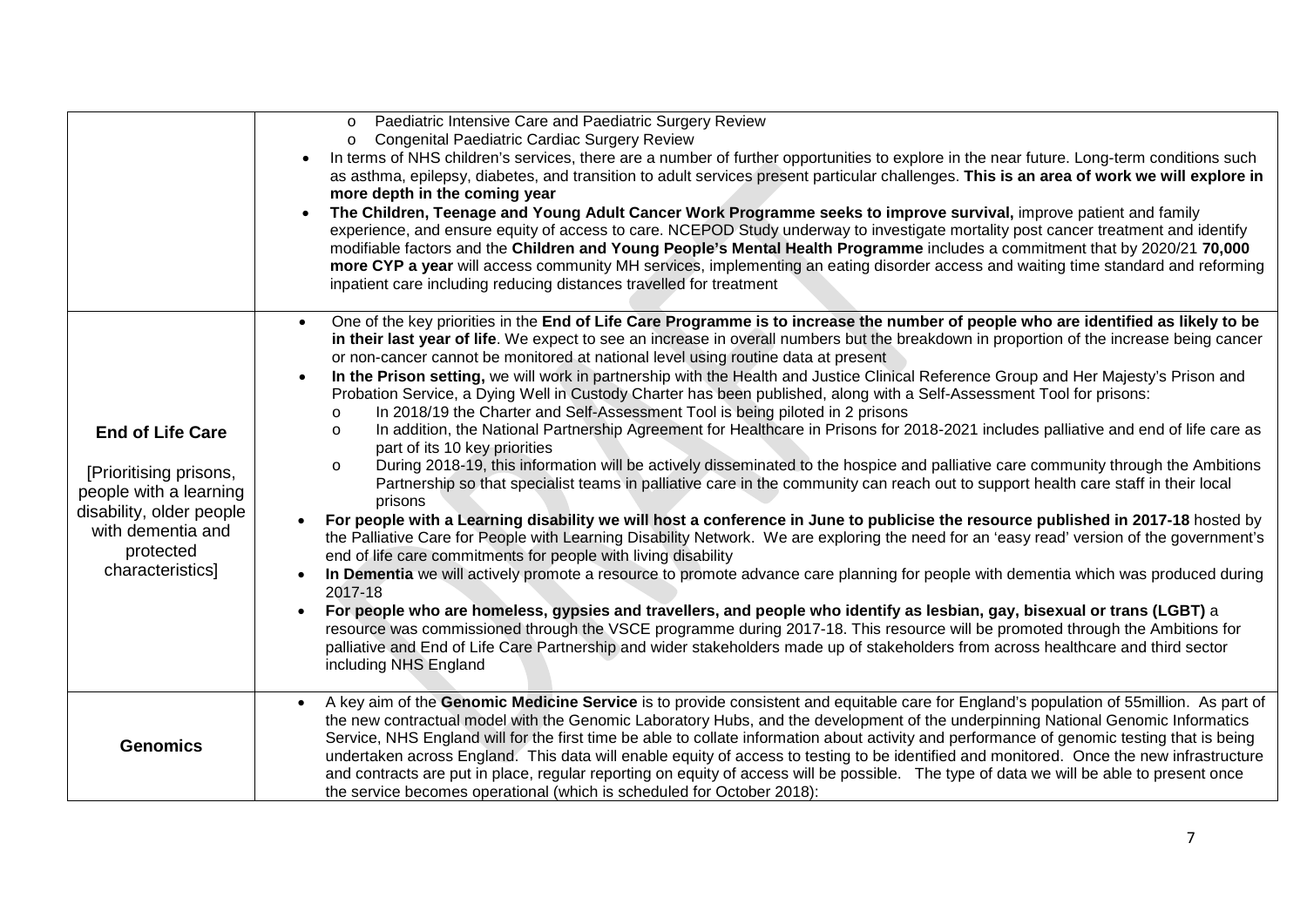|                                                                                                                                     | Number and types of tests being performed - in the future we will be able to break this data down to patient level (currently its by<br>$\circ$<br>number of tests, rather than number of patients)<br>It will be possible to break down by clinical indication (e.g. disease area the test relates to), ethnicity, gender and referring<br>$\circ$                                                                                                                                                                                                                                                                                                                                                                                                                                                                                                                                                                                                                                                                                                                                                                                                                                                                                                                                                                                                                                                                                                                                                                                                                                                                                                                                                                                                                                                                                                                                                                                                                                                                                                                                                                                                                                                                                                                                                                                                                                                                                                                                                                                                                                                                                                                                                                                                                                                                                                                    |
|-------------------------------------------------------------------------------------------------------------------------------------|------------------------------------------------------------------------------------------------------------------------------------------------------------------------------------------------------------------------------------------------------------------------------------------------------------------------------------------------------------------------------------------------------------------------------------------------------------------------------------------------------------------------------------------------------------------------------------------------------------------------------------------------------------------------------------------------------------------------------------------------------------------------------------------------------------------------------------------------------------------------------------------------------------------------------------------------------------------------------------------------------------------------------------------------------------------------------------------------------------------------------------------------------------------------------------------------------------------------------------------------------------------------------------------------------------------------------------------------------------------------------------------------------------------------------------------------------------------------------------------------------------------------------------------------------------------------------------------------------------------------------------------------------------------------------------------------------------------------------------------------------------------------------------------------------------------------------------------------------------------------------------------------------------------------------------------------------------------------------------------------------------------------------------------------------------------------------------------------------------------------------------------------------------------------------------------------------------------------------------------------------------------------------------------------------------------------------------------------------------------------------------------------------------------------------------------------------------------------------------------------------------------------------------------------------------------------------------------------------------------------------------------------------------------------------------------------------------------------------------------------------------------------------------------------------------------------------------------------------------------------|
|                                                                                                                                     | organisation. This data will enable us to monitor equity of access                                                                                                                                                                                                                                                                                                                                                                                                                                                                                                                                                                                                                                                                                                                                                                                                                                                                                                                                                                                                                                                                                                                                                                                                                                                                                                                                                                                                                                                                                                                                                                                                                                                                                                                                                                                                                                                                                                                                                                                                                                                                                                                                                                                                                                                                                                                                                                                                                                                                                                                                                                                                                                                                                                                                                                                                     |
| <b>Prison Health</b><br>[Prioritising CYP BME<br>groups, adults<br>physical and mental<br>health and older<br>people health checks] | For Children and Young People we will work with the HMPPS Youth Custody Service to explore how data can be utilised in order to<br>$\bullet$<br>ensure the equitable treatment of BAME children and young people in secure settings and prioritise the collection of data on ethnicity and<br>other protected characteristics for the development of the Children and Young People Indicators of Performance<br>For Adults we will:<br>o Conduct a review of health and justice commissioning to help determine the extent of any extra resources that may be needed to<br>improve services to this patient population who are less physically and mentally healthy, and more likely to engage in high-risk<br>personal behaviour than the general population which will report to the Specialised Services Commissioning Committee<br>○ Roll out and implementation of the HJIS so we will have the ability to review both physical and mental health clinical data and<br>compare prevalence in presentation rates for this patient population<br>○ Call patients into NHS England's prison health check programme calls patients when they are between 35 and 74 years of age<br>For Older People Health & Justice Indicators of Performance (HJIP) data will collect data on dementia diagnosis<br>$\bullet$<br>For Learning Disabilities we will continue improvements in data collection on Learning disability presentation, and screening uptake.<br>$\bullet$<br>Outcomes measures will be developed for Transgender and Gypsy, Romany and Traveller Groups in 2019/20 for the prison estate<br>$\bullet$<br>and the immigration removal centre (IRC) estate. We are also currently developing a patient questionnaire for health engagement<br>across the IRC estate which will request these additional identifiers alongside satisfaction measures against health engagement<br>The 2018/2021 Prison Healthcare national partnership agreement's first objective is to improve health and well-being of people<br>$\bullet$<br>in prison and reduce health inequalities. We have described 10 priorities to deliver these objectives through an annually refreshed<br>workplan that outlines activities and projects and their associated deliverables, measures and timelines<br>The Partnership Agreement between the Home Office, PHE and NHS England focuses on the immigration removal detention centre<br>$\bullet$<br>populations. This agreement identifies five priorities to achieve this objective and support improved outcomes. The IRC indicators of<br>performance have been developed to secure appropriate measures for this patient population in relation to their access to mental health<br>services and screening for learning disabilities. The patient questionnaire dedicated to this patient group identifies race and ethnicity |
| <b>ENABLERS</b>                                                                                                                     |                                                                                                                                                                                                                                                                                                                                                                                                                                                                                                                                                                                                                                                                                                                                                                                                                                                                                                                                                                                                                                                                                                                                                                                                                                                                                                                                                                                                                                                                                                                                                                                                                                                                                                                                                                                                                                                                                                                                                                                                                                                                                                                                                                                                                                                                                                                                                                                                                                                                                                                                                                                                                                                                                                                                                                                                                                                                        |
| <b>CCG</b><br><b>Allocations/CCG</b><br>engagement                                                                                  | NHS revenue funding is shared across the 195 Clinical Commissioning Groups (CCGs) using a target distribution that includes a health<br>inequalities adjustment that helps to support CCGs tackling inequalities to meet the diverse needs of their local populations. We have<br>identified CCGs whose target share is changed the most by this adjustment, either increased or decreased. We will work closely with NHS<br>Clinical Commissioners and colleagues across teams in NHS England including CCG Improvement Assessment Framework (IAF) and<br>regional colleagues to better develop an understanding of the CCGs' approach to inequalities                                                                                                                                                                                                                                                                                                                                                                                                                                                                                                                                                                                                                                                                                                                                                                                                                                                                                                                                                                                                                                                                                                                                                                                                                                                                                                                                                                                                                                                                                                                                                                                                                                                                                                                                                                                                                                                                                                                                                                                                                                                                                                                                                                                                                |
| <b>Regional activity</b>                                                                                                            | In addition to STP work, London Region have been working with the office of the Mayor of London on his plan to reduce health<br>inequalities, which will provide additional opportunities to address the social determinants of health                                                                                                                                                                                                                                                                                                                                                                                                                                                                                                                                                                                                                                                                                                                                                                                                                                                                                                                                                                                                                                                                                                                                                                                                                                                                                                                                                                                                                                                                                                                                                                                                                                                                                                                                                                                                                                                                                                                                                                                                                                                                                                                                                                                                                                                                                                                                                                                                                                                                                                                                                                                                                                 |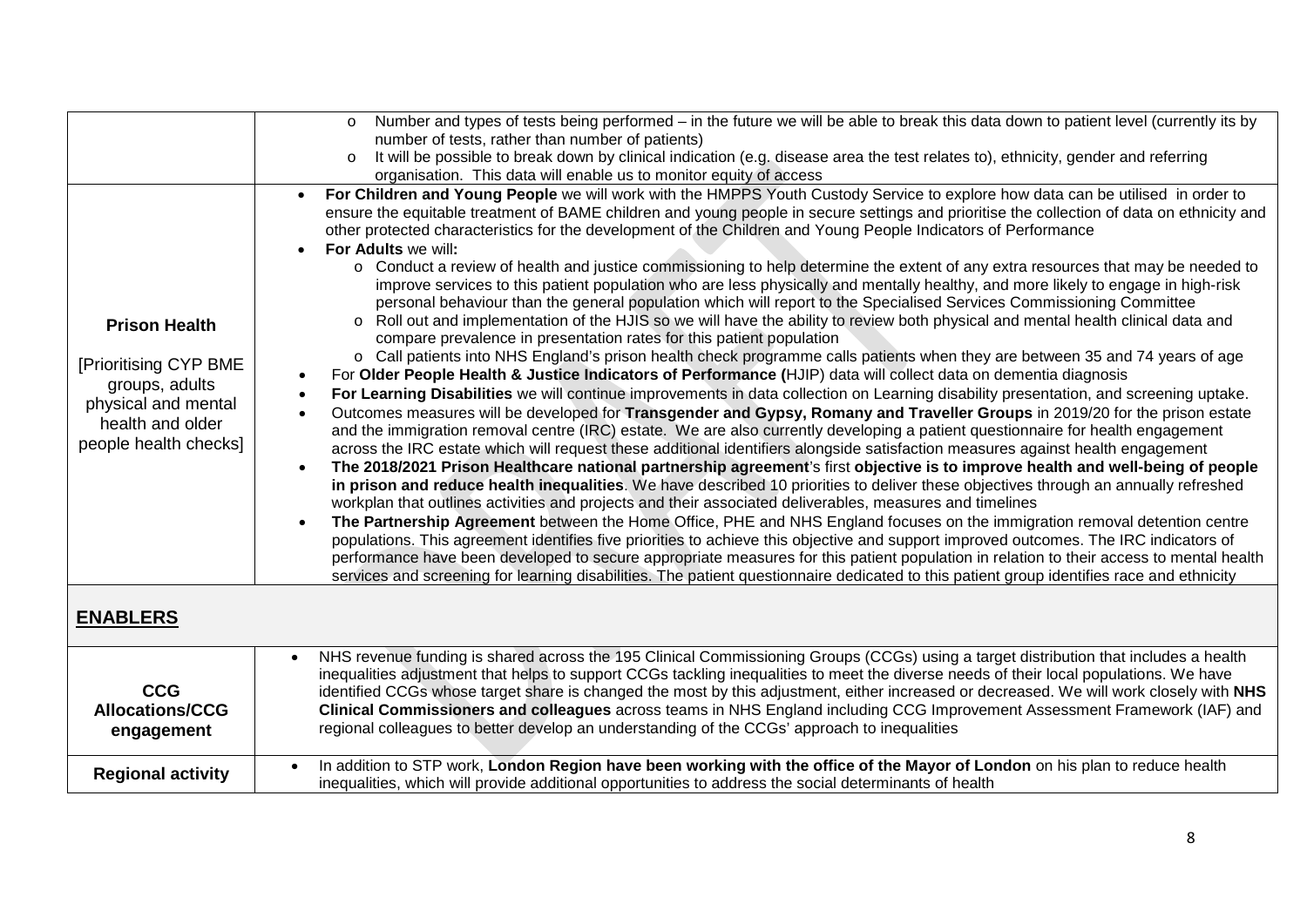| <b>CCG IAF</b>                                                                                                                                                                | In 2017, the NHS England Patient Participation team undertook an assessment of all (then) 207 CCGs structured through an improvement<br>framework that looked at how they engage and involve patients in the work of the CCG. 10 common areas for improvement were<br>identified. Evidence of the assessment outlined the need for CCGs to provide much better information about how they have addressed<br>equalities and health inequalities in their work with people and communities, along with demographic monitoring of who is contributing and<br>participating in engagement activities. In 2018/19 we will be supporting CCGs through a regional liaison model to better deliver and<br>demonstrate their engagement work with their populations and to advance their work with their<br>Sustainable Transformational Partnerships (STP) /Integrated Care System (ICS)<br>A programme of work is under way to develop, roll out and support the use of tools, resources and approaches to aid and support<br>NHS commissioning, NHS provider and STP/ICS decisions, which will promote equality and work to reduce health inequalities. We are<br>testing and plan to launch the Equality and Health Inequalities Right Care Packs to further support CCGs to better identify their<br>population and the inequalities that are within it, we will be encouraging CCGs to utilise the data to better engage people in their<br>commissioning and transformation conversations and decisions. This work will complement the work on CCG IAF Indicator 6 on Inequality                                                                                                       |
|-------------------------------------------------------------------------------------------------------------------------------------------------------------------------------|--------------------------------------------------------------------------------------------------------------------------------------------------------------------------------------------------------------------------------------------------------------------------------------------------------------------------------------------------------------------------------------------------------------------------------------------------------------------------------------------------------------------------------------------------------------------------------------------------------------------------------------------------------------------------------------------------------------------------------------------------------------------------------------------------------------------------------------------------------------------------------------------------------------------------------------------------------------------------------------------------------------------------------------------------------------------------------------------------------------------------------------------------------------------------------------------------------------------------------------------------------------------------------------------------------------------------------------------------------------------------------------------------------------------------------------------------------------------------------------------------------------------------------------------------------------------------------------------------------------------------------------------------------------------------------------|
|                                                                                                                                                                               | in unplanned hospitalisation for chronic ambulatory care sensitive and urgent care sensitive conditions                                                                                                                                                                                                                                                                                                                                                                                                                                                                                                                                                                                                                                                                                                                                                                                                                                                                                                                                                                                                                                                                                                                                                                                                                                                                                                                                                                                                                                                                                                                                                                              |
| <b>OTHER</b>                                                                                                                                                                  |                                                                                                                                                                                                                                                                                                                                                                                                                                                                                                                                                                                                                                                                                                                                                                                                                                                                                                                                                                                                                                                                                                                                                                                                                                                                                                                                                                                                                                                                                                                                                                                                                                                                                      |
| <b>Digital Services</b><br>[Prioritising traveller<br>community,<br>disadvantaged<br>groups, homeless,<br>mental health, older<br>people and people<br>living in rural areas] | The Widening Digital Participation (WDP) programme was set up to provide patients with the skills and confidence to access and<br>benefit from digital health technologies – particularly the most excluded and hardest to reach. Improved digital inclusion reduces<br>inequalities by opening up access to information and services to all. We will deliver the following projects to better understand<br>patient needs and how to reduce the barriers to inclusion<br>6 digital inclusion pathfinder projects to develop and test new approaches to tackling the barriers to digital inclusion with a<br>$\circ$<br>focus on the most excluded. They include projects to:<br>Provide access and digital skills support to people in social housing in Kent<br>Improve maternity outcomes for the travelling community in Dorset using digital maternity tools<br>Reduce inappropriate use of A&E services in Blackpool using digital interventions<br>Improve digital skills training for nurses (based on recent RCN consultation).<br>6 evidenced-based digital inclusion models from previous pathfinder projects during 2017/18. They include models to improve<br>$\circ$<br>digital health inclusion for:<br>Young people with mental health problems<br>Homeless people<br>People with hearing and/or visual impairment<br>Young carers and the people they care for<br>Older people using social prescribing and digital skills training<br>Those in rural settings via local digital hubs and digital champions programmes<br>Publish a digital inclusion guide for health and care to provide guidance and support to commissioners, designers and delivery<br>$\circ$ |